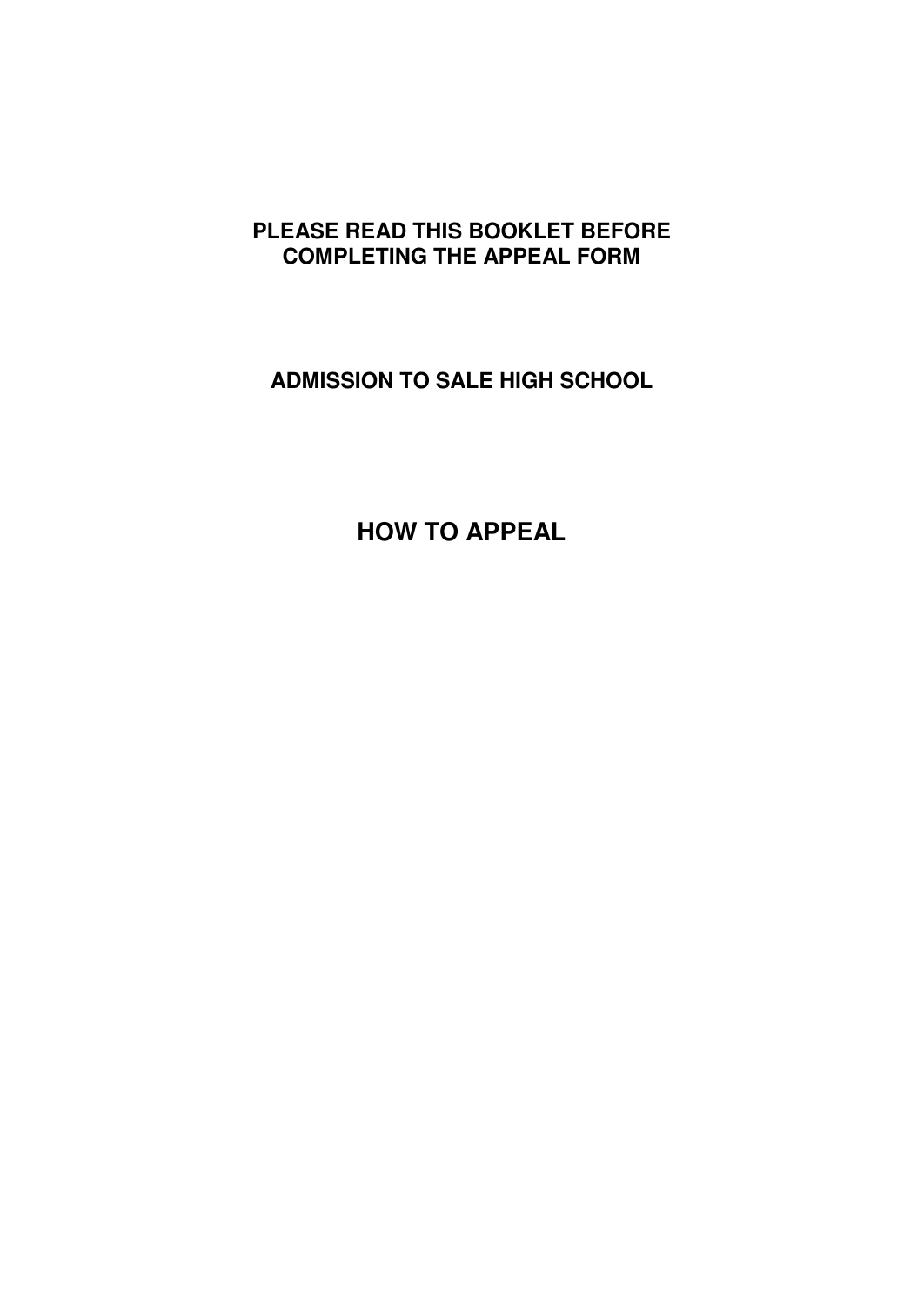### **INTRODUCTION**

Any parent, whose application for their child to attend Sale High School has been unsuccessful, has the right to appeal to an Independent Appeals Panel. This booklet tells you how to appeal.

#### **HOW CAN I APPEAL?**

**If, you wish to appeal against this decision, you must complete an appeal form and send it to: -** 

**Appeals Section Democratic & Services Trafford Council Trafford Town Hall Talbot Road Stretford M32 0TH** 

**by the date shown on your appeal form. If you do not appeal within this time then your appeal may be delayed.** 

A separate appeal form is required for each child.

You are advised to fill in the appeal form and return it promptly, providing as much relevant information as you feel is necessary to be considered. Please fill in all the sections and ensure that the correct year group is indicated on the form.

# **HOW DO I PREPARE MY CASE?**

You are responsible for presenting your case and deciding what oral or written information you want to put before the Appeals Panel, and what witnesses, if any, you wish to bring to the hearing.

The appeal form is an important part of your case and should be filled out carefully.

Your written evidence should be submitted with your appeal form by the date given on the appeal form. If you then wish to submit any further evidence e.g. medical report which is not available at the time you submit your appeal form, please send it to the Appeals Section by 10 May 2019. The Appeals Section cannot do this for you and the Appeals Panel will not request any information or make any enquiries on your behalf.

If for some reason you are unable to submit all your evidence by 10 May, please contact the Appeals Section with the following details:-

- (i) a brief description of the evidence
- (ii) the reasons for the delay in submitting it, and
- (iii) the date when the evidence will be available

An extension to the deadline of 10 May will then be considered.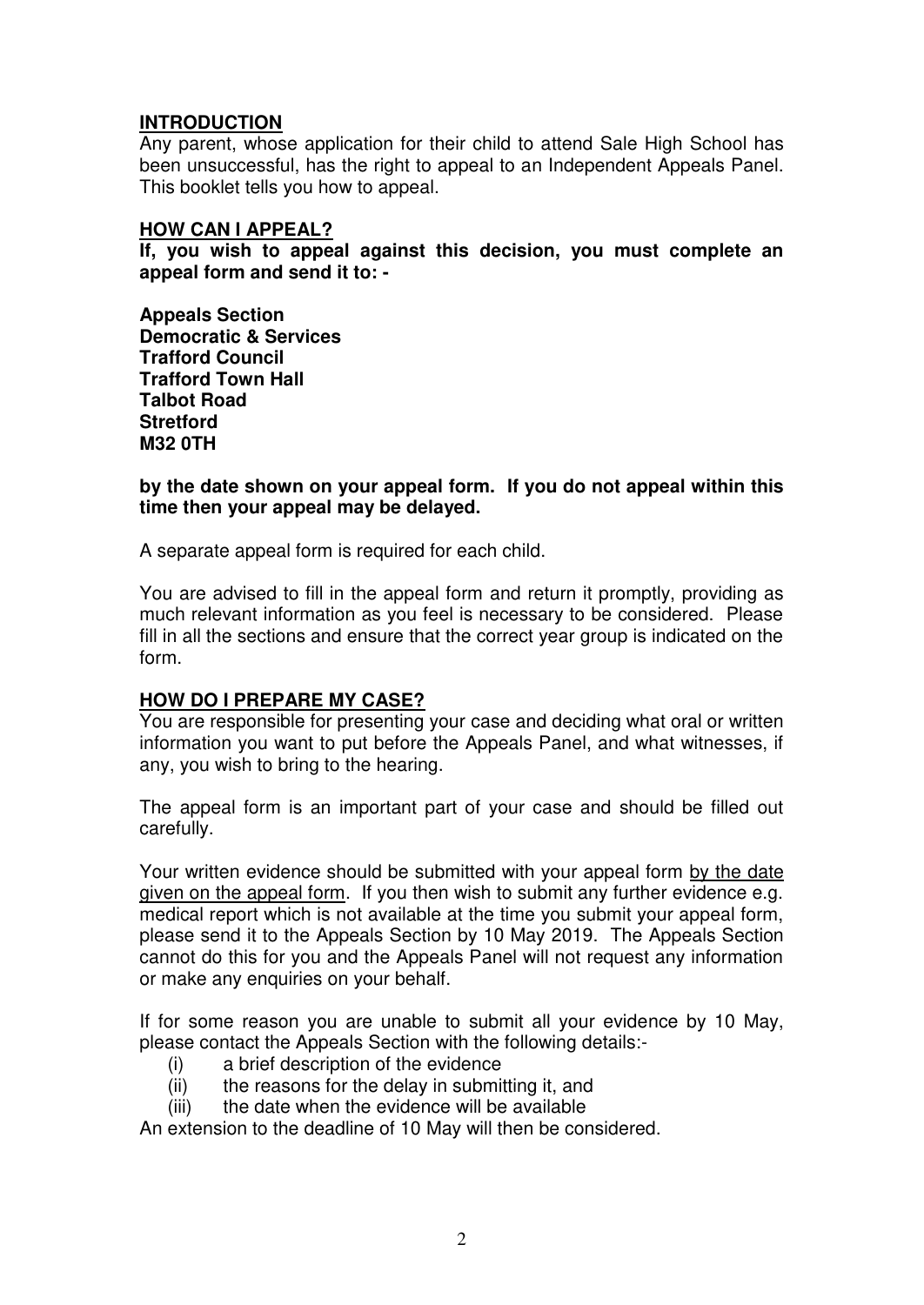**Please note that if you submit additional evidence after the deadline of 10th May or any agreed extension, the panel may decide not to consider it, or adjourn your appeal to a later date which may be after the end of the other programmed appeals.** 

### Written evidence

Please note that the documents you send to us will be photocopied (for panel members and the Sale High School representative) in black ink. Therefore any text which has been highlighted with a highlighter pen will not be apparent. If you wish to draw particular attention to information, please consider an alternative method such as underlining.

If any of the additional documents you submit contain your home address, it would be helpful if you could "blank" this out on the copy you send to us.

You may bring with you to your appeal, any witnesses you wish to support your case. You must make arrangements for your witnesses to attend the appeal hearing, as the Appeals Section or Appeals Panel will not do this. Please give details of any witnesses to the Appeals Section prior to the hearing.

You may like to write down what you wish to say at the appeal hearing, and any questions that you wish to ask. Please remember to bring with you all the information sent to you prior to the appeal, as this will contain details of why your child has been refused a place at Sale High School.

# **WHAT HAPPENS NEXT?**

Once the Appeals Section has received your completed appeal form, they will acknowledge receipt of your appeal and arrange a date for the appeal to be heard. Parents will usually be given 10 school days written notice of the appeal. But, where an appeal needs to be heard earlier, this notice period can be waived by parents.

Secondary appeals for decisions sent out on the national offer date (01/03/19) for entry to Year 7 in September 2019, will be heard within 40 school days of **Friday 3 May 2019** (the deadline for lodging appeals).

Secondary appeals for late applications will, if possible be heard with the ontime appeals. But if this is not possible, they will be heard within 30 school days of the appeal being lodged.

All other appeals will be heard within 30 school days.

# **THE HEARING**

# **Do I have to attend the hearing?**

It is strongly recommended that you attend both stages of the appeal hearing, as it is usually easier to explain your case to the Appeals Panel in person. Alternatively, you may send someone else to represent you at the hearing. If you do not wish to attend the hearing or send a representative,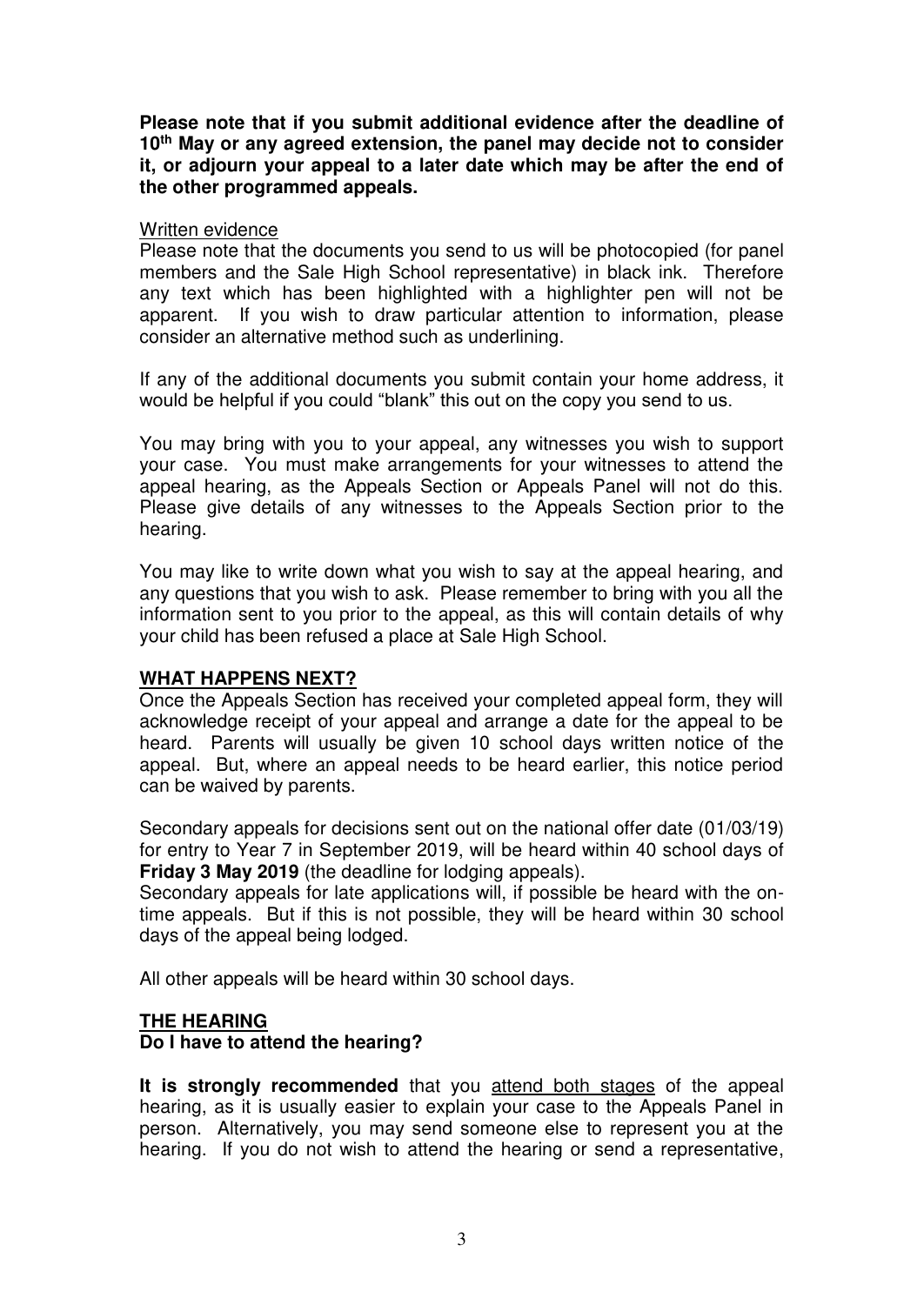then your appeal will be heard in your absence on whatever information you and the Sale High School representative have submitted.

#### **If you do not attend the appeal hearing on the date/s set and have not informed the Appeals Section that you wish to have your appeal deferred, your appeal will be heard in your absence.**

You may be accompanied or represented at the appeal hearing by a friend or representative. Details of these people should be given to the Appeals Section prior to the hearing.

#### **Please note that government guidance (The School Admissions Appeals Code) states that a representative of the school may not attend the hearing or make any written submissions in support of your appeal.**

### **WHO WILL HEAR THE APPEAL?**

The Independent Appeals Panel will be made up of three or four members. It will include Lay Members and Members with an Interest in Education, none of whom have any connection with Trafford Council, the Local Education Authority or Sale High School.

Sitting with the Appeals Panel, will be a Clerk who ensures that the correct procedures are followed and that the appeal hearings are conducted fairly. They remain with the Panel when the hearing is finished, but play no part in the decision-making.

A representative from Sale High School will also be present to explain why your child has been refused a place at the school. At the end of the hearing, he/she will leave and take no part in the decision-making process.

### **WHAT HAPPENS AT THE APPEAL HEARING?**

The hearing will be as informal as possible and the Chair of the Panel will try to put you at ease. However, certain formal procedures have to be followed to make sure that everyone who appeals is given a fair hearing. The following is a summary of the procedure that will be followed:

### Stage 1 - The case for Sale High School

When all parents and the School Representative are present along with the Panel Members and Clerk:

- (1) The representative from Sale High School presents their case.
- (2) You and/or your representative may ask questions about Sale High School's case.
- (3) The Panel may also ask questions.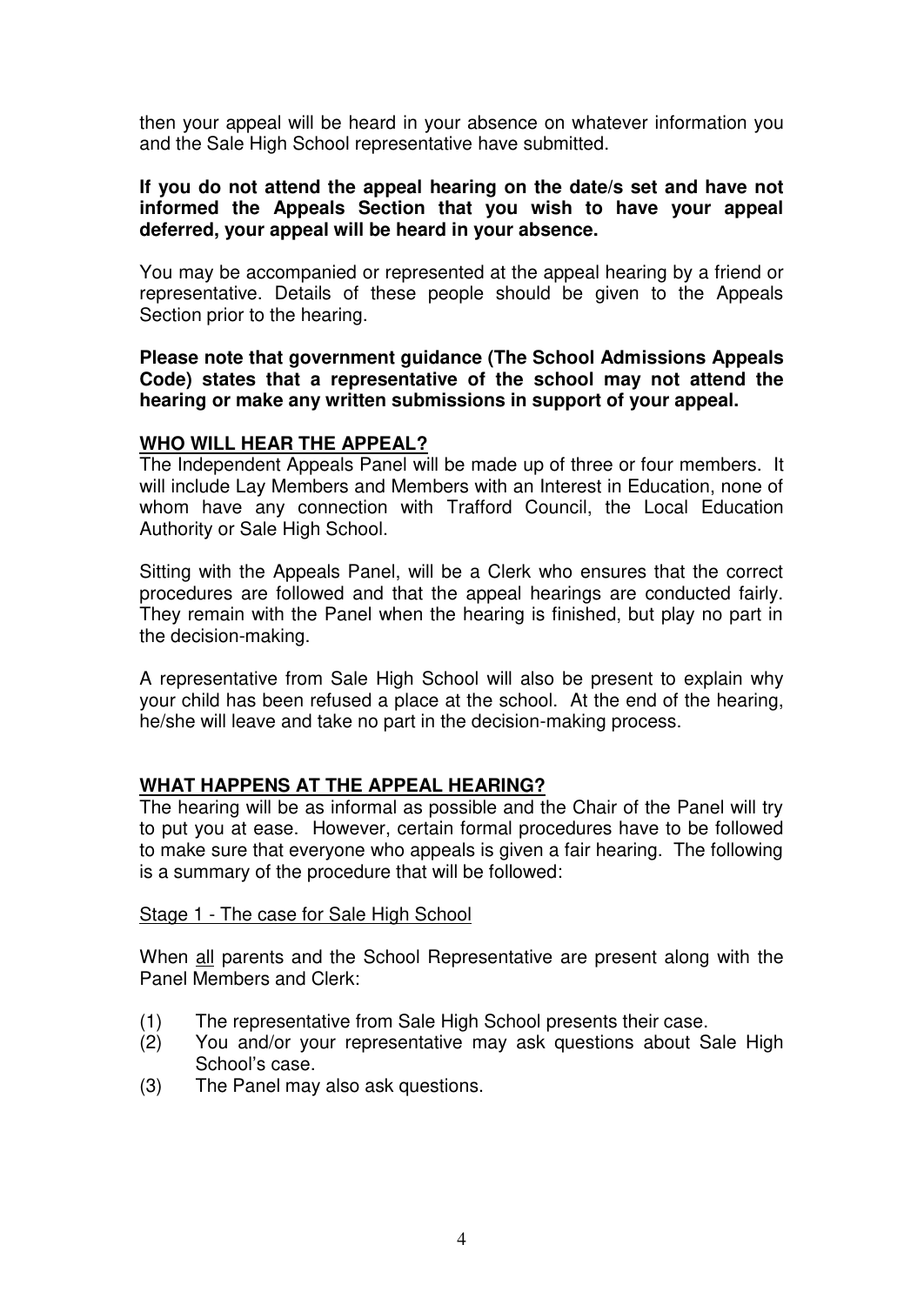### Stage 2 - Your Case:

When individual parents and the School Representative are present along with the Panel Members and Clerk:

- (1) You and/or your representative will present your case.<br>(2) The representative from Sale High School may ask you
- The representative from Sale High School may ask you questions.
- (3) The Panel may also ask you questions.

The representative from Sale High School will then sum up the case for the school and you or your representative may sum up your case.

The representative from Sale High School, you and/or your representative will leave the hearing at the same time, and will take no further part in the Appeal.

Where there is more than one appeal for the school, the Panel will hear all the appeals before making any decisions.

All appeals at Stage 2 of the process are heard in private and are treated as confidential.

### DECISIONS WILL BE NOTIFIED IN WRITING ONLY

### **HOW DOES THE APPEAL PANEL REACH ITS DECISION?**

The School Standards and Framework Act 1998 as amended by the Education Act 2002, says that a school which determines its own admissions must comply with parents' preference except in certain circumstances, which include:

- A. If compliance with the preference would prejudice the provision of efficient education or the efficient use of the School's resources;
- B. If the preferred school is wholly selective by reference to high ability or aptitude and the admission of the pupil would be incompatible with such selection under the admission arrangements.

The Appeals Panel must apply the following procedure in reaching their decision.

### Stage 1: Establishing the facts

The Appeals Panel must consider whether:-

- a) the published admission arrangements comply with the mandatory provisions of the School Admissions Code and the School Standards & Framework Act 1998, and
- b) whether they were correctly applied to your child, and
- c) whether the school has proved that admitting another child to the school would prejudice the provision of efficient education or the efficient use of resources at the school.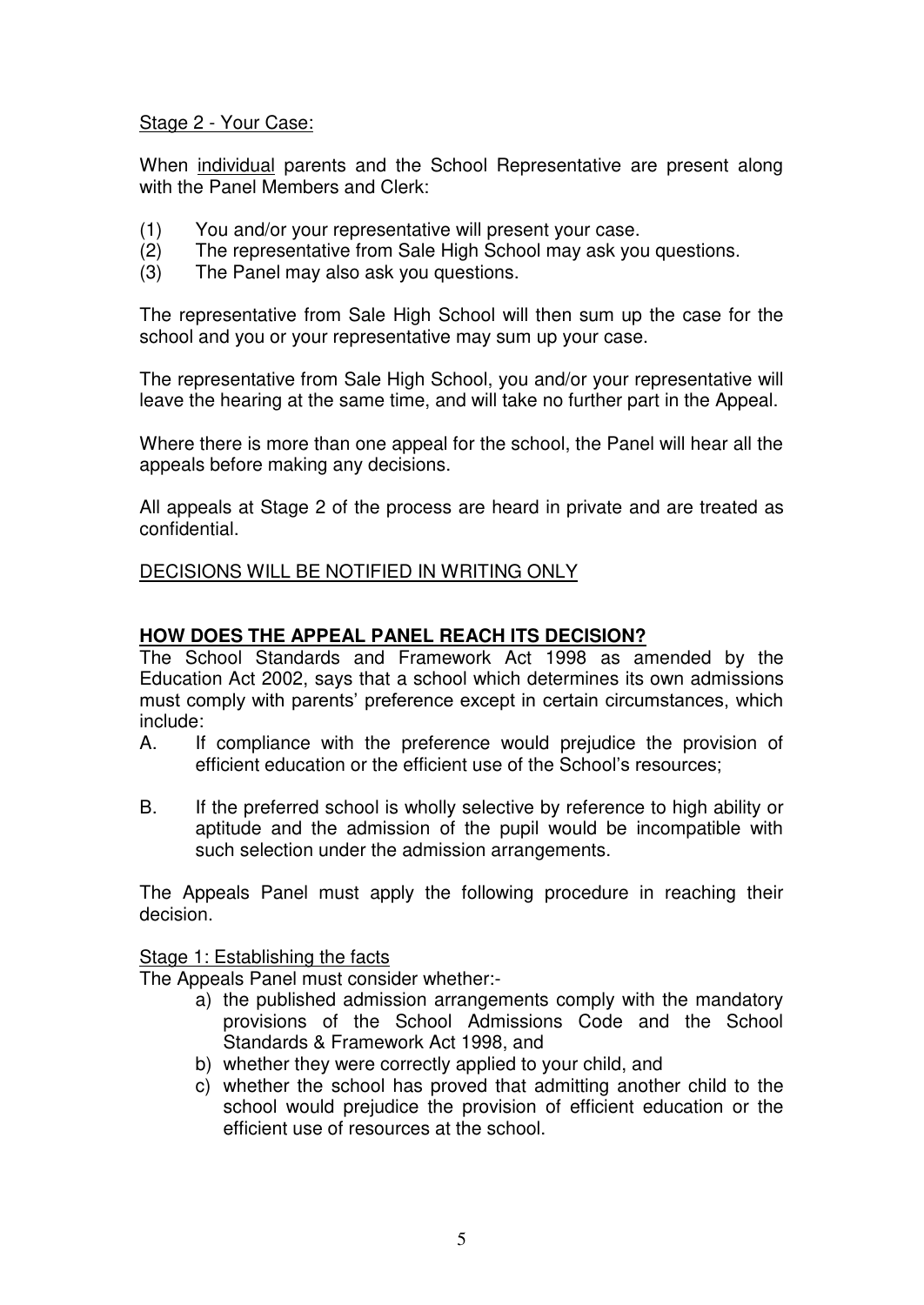If the Panel consider that the published admission arrangements are not lawful or were not correctly applied to your child, they must then consider whether your child would have been offered a place if the admission arrangements had been lawful or properly applied.

If the Panel are satisfied that your child would have been offered a place, your appeal must be allowed unless a significant number of children have been affected and admitting all of them would cause significant prejudice.

If the Panel consider that the published admission arrangements are lawful and were correctly applied they must then consider whether, as a matter of fact, prejudice would arise if your child were admitted to the school.

If the Appeals Panel is satisfied that there would be prejudice it will move to Stage 2 of the decision-making process.

If the Appeals Panel is satisfied that all the appellant's children could be admitted to the school before prejudice is established, all the appeals will be allowed.

If the Appeals Panel is not satisfied that all the appellant's children could be admitted to the school before prejudice is established, it must go on to Stage 2.

#### Stage 2: Balancing the Arguments

The Appeals Panel will consider the reasons you have given for requesting a place at the school and balance them against the prejudice that would be caused if your child were admitted to Sale High School.

If they decide that the reasons you have put forward in support of your appeal outweigh the prejudice, they will allow your appeal.

If they decide that the reasons you have put forward in support of your appeal do not outweigh the prejudice, they will refuse your appeal.

#### **IS THE DECISION OF THE APPEAL PANEL FINAL?**

Yes, the decision is binding on both you and Sale High School.

#### **IF MY APPEAL IS UNSUCCESSFUL CAN I APPEAL AGAIN?**

- You only have one right of appeal in each academic school year for a particular school unless, in exceptional circumstances, the school has accepted a second application because of a significant and material change in the circumstances of the parent, child or school, and refused admission.
- 2. An appeal for your child's admission to the school in September can be held before the end of the previous school year so that the admission can commence at the start of the new school year. However, such an appeal will be classed as relating to the school year commencing in the September.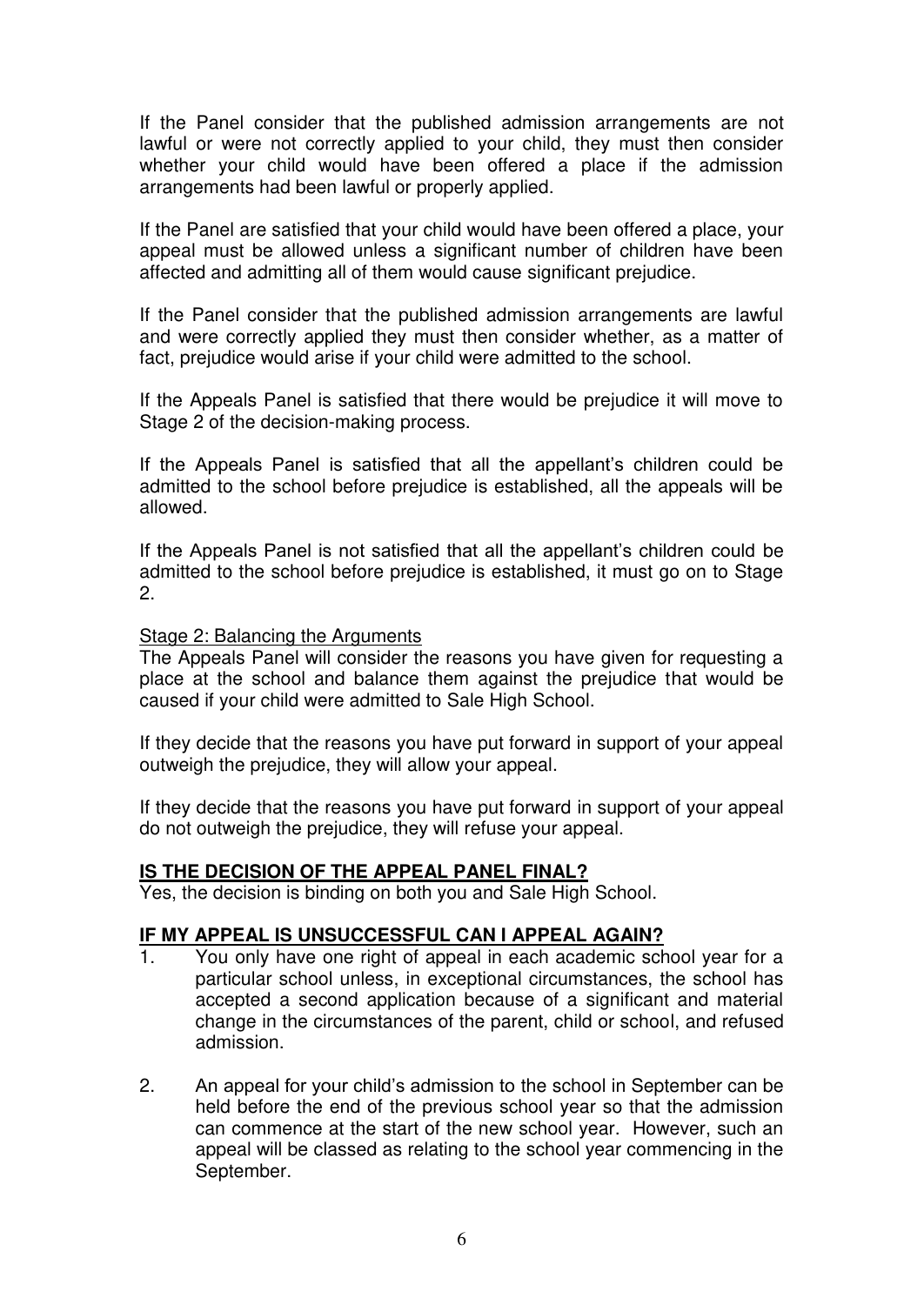3. You may, however, submit an appeal for more than one school during the same academic year.

### **QUESTIONS COMMONLY ASKED BY PARENTS**

- 1. Can the Appeals Section give me advice regarding the information I present to the Appeals Panel?
- **NO** you must decide what information you wish to present to the Appeals Panel. Such information should be included on or attached to your appeal form or sent to the Appeals Section by Friday 10 May 2019. If you are unable to submit the information by this date please contact the Appeals Section as soon as possible with a brief description of the information, the reasons for the delay and the date when the information will be available. An extension to the deadline of 10 May will then be considered. If information is submitted after the deadline or any agreed extension, the panel may decide not to consider the information or adjourn you appeal until a later date which may be after the end of the other programmed appeals.
- 2. Will the Appeals Section/Appeals Panel obtain copies of medical reports/other information/make telephone calls in relation to my appeal?
- **NO** if you wish the Appeals Panel to consider medical information etc. you must obtain that information and send it to the Appeals Section by 10 May 2019.
- 3. Will the Appeals Section/Appeals Panel arrange for witnesses to attend the appeal hearing in support of my appeal?
- **NO** if you wish anyone to attend the appeal hearing in support of your appeal, you must make the necessary arrangements and give details to the Appeals Section BEFORE the hearing.
- 4. Can I bring a legal representative, friend or other representative with me to the hearing?
- **YES** but please inform the Appeals Section at least 3 working days BEFORE the hearing.
- 5. Can I request an interpreter?
- **YES** however, if you are able to bring a relative or a friend this may be more beneficial to you as this person will usually already have knowledge of your circumstances and can help explain your case to the Appeal Panel. If you do not know anyone who can interpret for you then you must give the Appeals Section as much notice as possible and indicate what language is required.